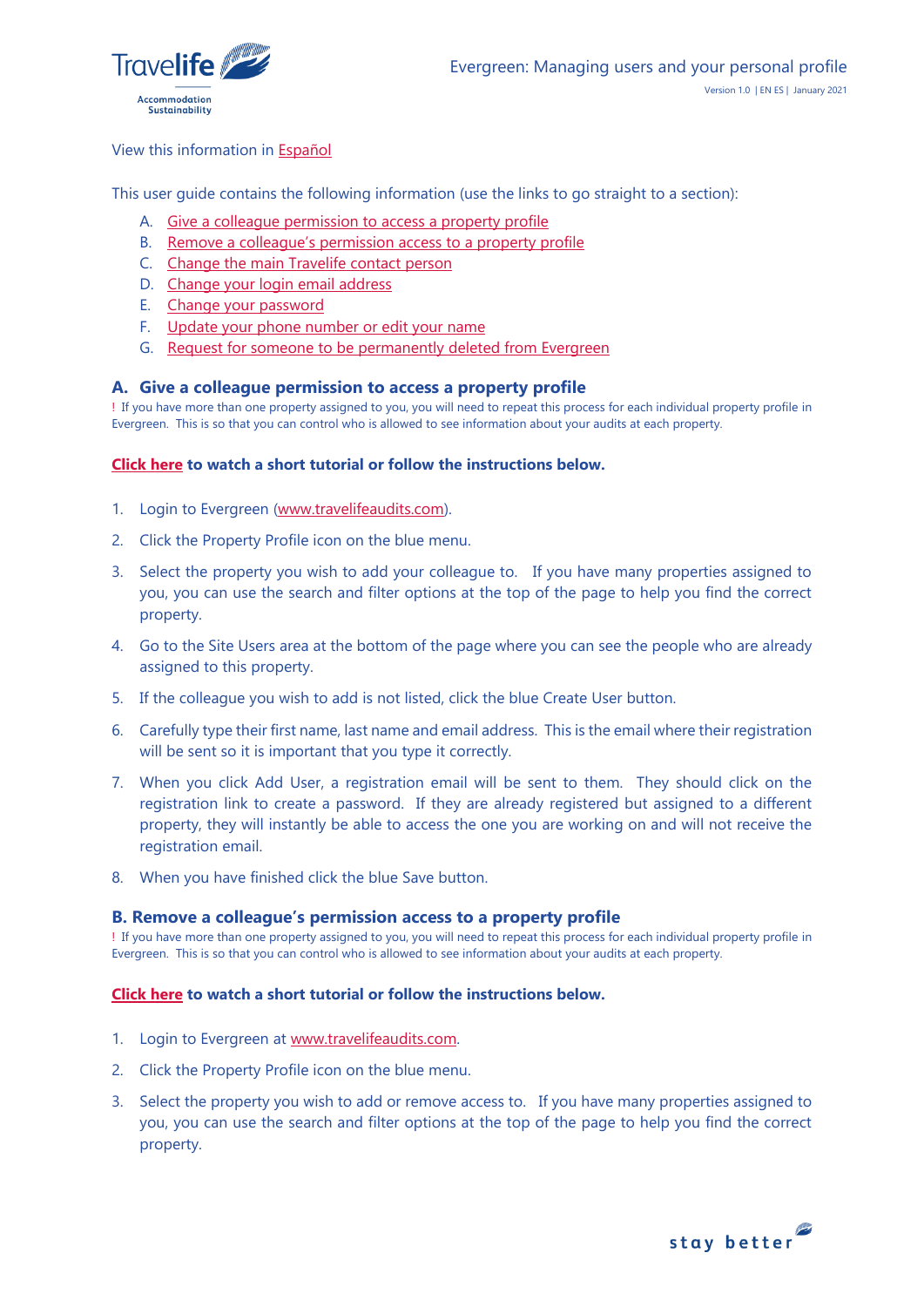- 4. Go to the Site Users area at the bottom of the page where you can see the people assigned to this property.
- 5. Find the colleague you wish to remove then click the blue toggle button under the 'Add/Remove' heading to remove them from this property profile.
- 6. When you have finished click the blue Save button.
- 7. If you wish to add them back again, please follow the instructions under 'Give a colleague [permission to access a property profile](#page-0-0)'.

### <span id="page-1-0"></span>**C. Change the main Travelife contact person**

! If you have more than one property assigned to you, you will need to repeat this process for each individual property profile in Evergreen. This is so that you can control who is allowed to see information about your audits at each property.

### **[Click here](https://youtu.be/qNL4ZKf3ie0) to watch a short tutorial or follow the instructions below.**

- 1. Login to Evergreen at [www.travelifeaudits.com.](http://www.travelifeaudits.com/)
- 2. Click the Property Profile icon on the blue menu.
- 3. Select the property you wish to edit. If you have many properties assigned to you, you can use the search and filter options at the top of the page to help you find the correct property.
- 4. Go to the Site Users area at the bottom of the page where you can see the people assigned to this property and to identify who is currently the main Travelife contact.
- 5. To make someone else the main contact, click the blue toggle button under the ''Main Contact User' heading to turn it on. Only one person can be the main contact so the it will toggle off for the other person.
- 6. When you have finished click the blue Save button.

### <span id="page-1-1"></span>**D. Change your login email address**

! For security reasons, **Travelife staff cannot change your email address for you**. You will need to complete the steps below yourself. If you are unable to change your email address yourself using the instructions below, please email info@travelife.org.

### **[Click here](https://youtu.be/6riZ-5a2q2Q) to watch a short tutorial or follow the instructions below.**

- 1. Login to Evergreen at [www.travelifeaudits.com.](http://www.travelifeaudits.com/)
- 2. Click the Your Profile icon on the blue menu.
- 3. Select the Email icon from the white menu.
- 4. Carefully type in the new email address in the New email field. Then type it again in the Confirm new email field.
- 5. Click the blue Change email button. Evergreen will send you an automated email asking you to confirm the change. For security reasons, this will be sent to the old email you were using to login to Evergreen.
- 6. Click the confirmation link in the email. If you have any problems email [info@travelife.org.](mailto:info@travelife.org)

### **E. Change your password**

! For security reasons, **Travelife staff cannot change your password for you**. You will need to complete the steps below yourself. If you are unable to change your password yourself using the instructions below, please email [info@travelife.org.](mailto:info@travelife.org) 

<span id="page-1-2"></span>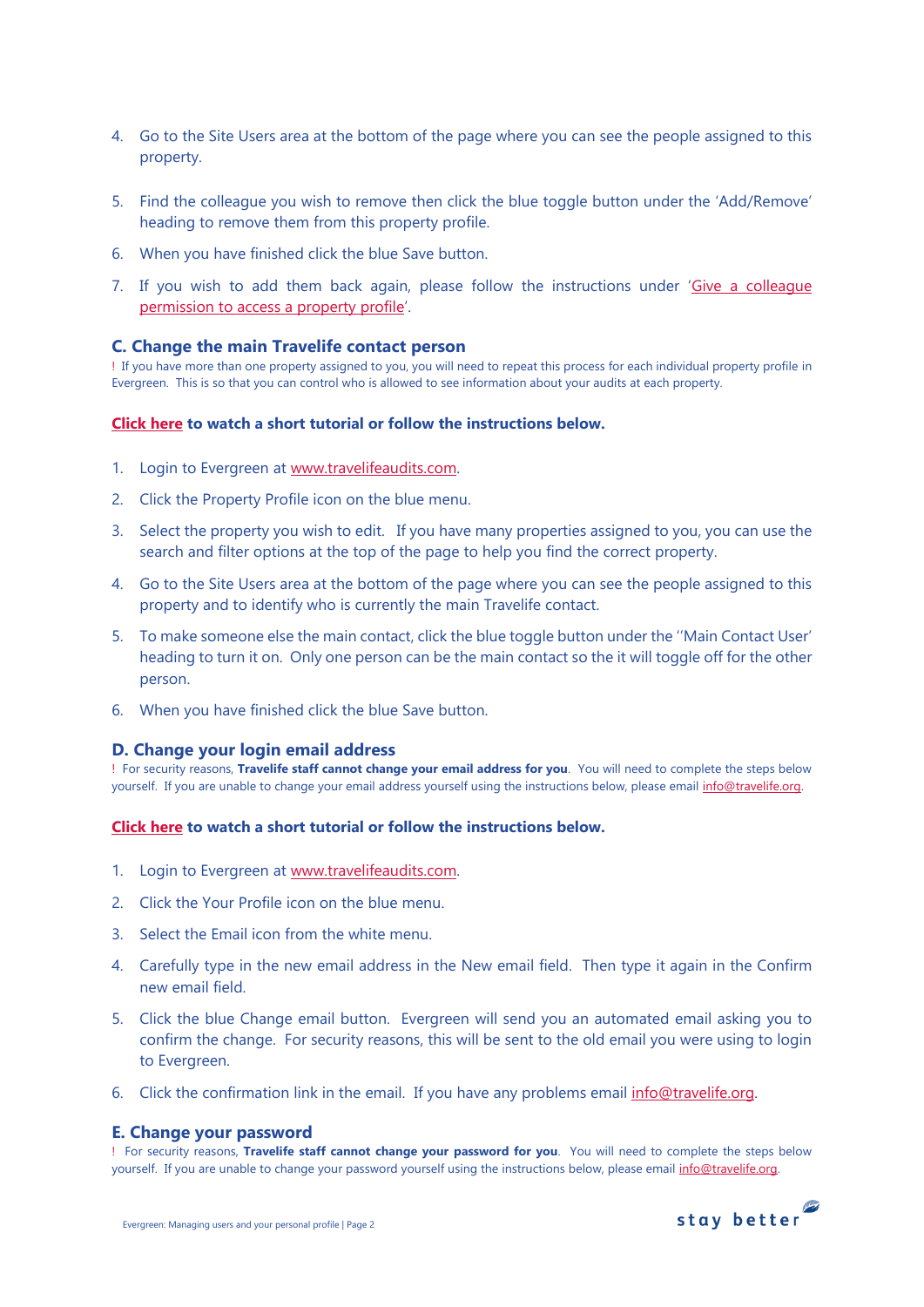# **If you have forgotten your password:**

- 1. Go to the Evergreen login screen at [www.travelifeaudits.com.](http://www.travelifeaudits.com/)
- 2. Underneath the Login button, click the link that says 'Click here if you have forgotten your password'.
- 3. A new page will open asking you to enter your email address. This must be the email address you use to login to Evergreen.
- 4. You will be emailed a password rest link to your Evergreen login email address. Please follow the instructions to reset your password.

# **If you know your password but want to change it:**

- 1. Login to Evergreen at [www.travelifeaudits.com.](http://www.travelifeaudits.com/)
- 2. Click the Your Profile icon on the blue menu.
- 3. Select the Change Password icon from the white menu.
- 4. Carefully type your current password in the Current password field.
- 5. Carefully type your new password. Make it secure by using at least 8 characters that include a combination of letters, numbers and symbols.
- 6. Type your new password again into the Confirm new password field.
- 7. Click the blue Update password button.

### <span id="page-2-0"></span>**F. Update your phone number or edit your name.**

### **[Click here](https://youtu.be/NWf5fc_xl6c) to watch a short tutorial or follow the instructions below.**

- 1. Login to Evergreen at [www.travelifeaudits.com.](http://www.travelifeaudits.com/)
- 2. Click the Your Profile icon on the blue menu.
- 3. Select the Profile icon from the white menu.
- 4. Use the relevant fields to add or edit your first and last name, or your business contact telephone number.
- 5. Click the blue Save Profile button to save your edits.

# <span id="page-2-1"></span>**G. Request for someone to be permanently deleted from Evergreen**

If you would like to have someone permanently deleted from Evergreen, then please have your General Manager or another senior person at your business email this request to [info@travelife.org](mailto:info@travelife.org) and include the following information:

- − Their first name.
- − Their last name.
- − The email address they used to login to Evergreen. If you are not sure, just send us the email address you have on file for them.

Travelife will permanently delete them from Evergreen as soon as possible.

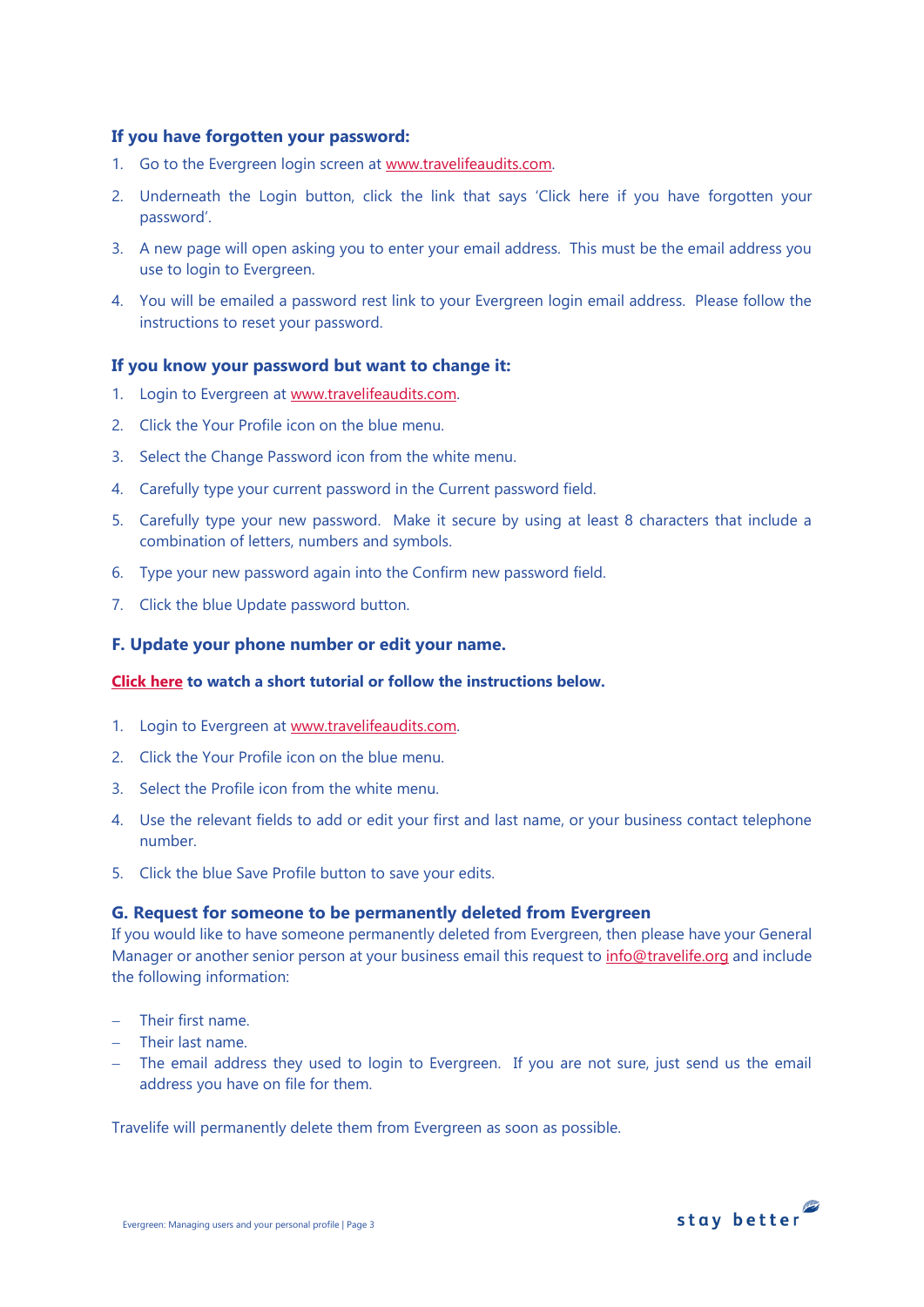# <span id="page-3-0"></span>**Evergreen: Gestión de usuarios y de su perfil personal**

This user guide contains the following information (use the links to go straight to a section):

- A. Dar permiso a un colega [para acceder a un perfil de una propiedad](#page-3-1)
- B. [Eliminar el acceso de un colega a un perfil de propiedad](#page-3-2)
- C. [Cambiar la persona principal de contacto con Travelife](#page-4-0)
- D. [Cambiar su dirección de correo electrónico de acceso](#page-4-1)
- E. [Cambiar su Clave](#page-4-2)
- F. [Actualizar su número de teléfono o editar su nombre](#page-5-0)
- G. [Solicitud para que alguien sea eliminado permanentemente de Evergreen](#page-5-1)

## <span id="page-3-1"></span>**A. Dar permiso a un colega para acceder a un perfil de una propiedad**

! Si tiene más de una propiedad asignada, tendrá que repetir este proceso para cada perfil de propiedad individual en Evergreen. Esto es para que usted pueda controlar a quién se le permite ver la información sobre sus auditorías en cada propiedad.

### **[Haga clic aquí](https://youtu.be/LXGxwgAH_Eo) para ver un corto tutorial o siga las instrucciones a continuación.**

- <span id="page-3-2"></span>1. Acceda a Evergreen [\(www.travelifeaudits.com\)](http://www.travelifeaudits.com/).
- 2. Haga Clic en el ícono de perfil de la propiedad en el menú azul.
- 3. Seleccione la propiedad a la que desea añadir a su colega. Si tiene muchas propiedades asignadas, puede utilizar las opciones de búsqueda y filtro de la parte superior de la página para ayudarle a encontrar la propiedad correcta.
- 4. Vaya al área de Usuarios del Sitio en la parte inferior de la página donde puede ver las personas que ya están asignadas a esta propiedad.
- 5. Si el colega que desea añadir no aparece en la lista, haga clic en el botón azul Crear usuario.
- 6. Escriba cuidadosamente el nombre, apellido y dirección de correo electrónico del colega que desea añadir. Este es el correo electrónico donde se enviará su registro, por lo que es importante que lo escriba correctamente.
- 7. Cuando haga Clic en Añadir usuario, se le enviará a su colega un correo electrónico de registro. Su colega deberá hacer Clic en el enlace de registro para crear una contraseña. Si ya está registrado pero asignado a una propiedad diferente, podrá acceder instantáneamente a la que usted le ha dado acceso y no recibirá el correo electrónico de registro.

### **B. Eliminar el acceso de un colega a un perfil de propiedad**

! Si tiene más de una propiedad asignada, tendrá que repetir este proceso para cada perfil de propiedad individual en Evergreen. Esto es para que usted pueda controlar a quién se le permite ver la información sobre sus auditorías en cada propiedad.

### **[Haga clic aquí](https://youtu.be/6iE989U3cQE) para ver un corto tutorial o siga las instrucciones a continuación.**

- 1. Acceda a Evergreen en [www.travelifeaudits.com.](http://www.travelifeaudits.com/)
- 2. Haga Clic en el ícono de perfil de la propiedad en el menú azul.
- 3. Seleccione la propiedad a la que desea añadir o eliminar el acceso. Si tiene muchas propiedades asignadas, puede utilizar las opciones de búsqueda y filtro de la parte superior de la página para ayudarle a encontrar la propiedad correcta.
- 4. Vaya al área de Usuarios del Sitio en la parte inferior de la página donde puede ver las personas asignadas a esta propiedad.

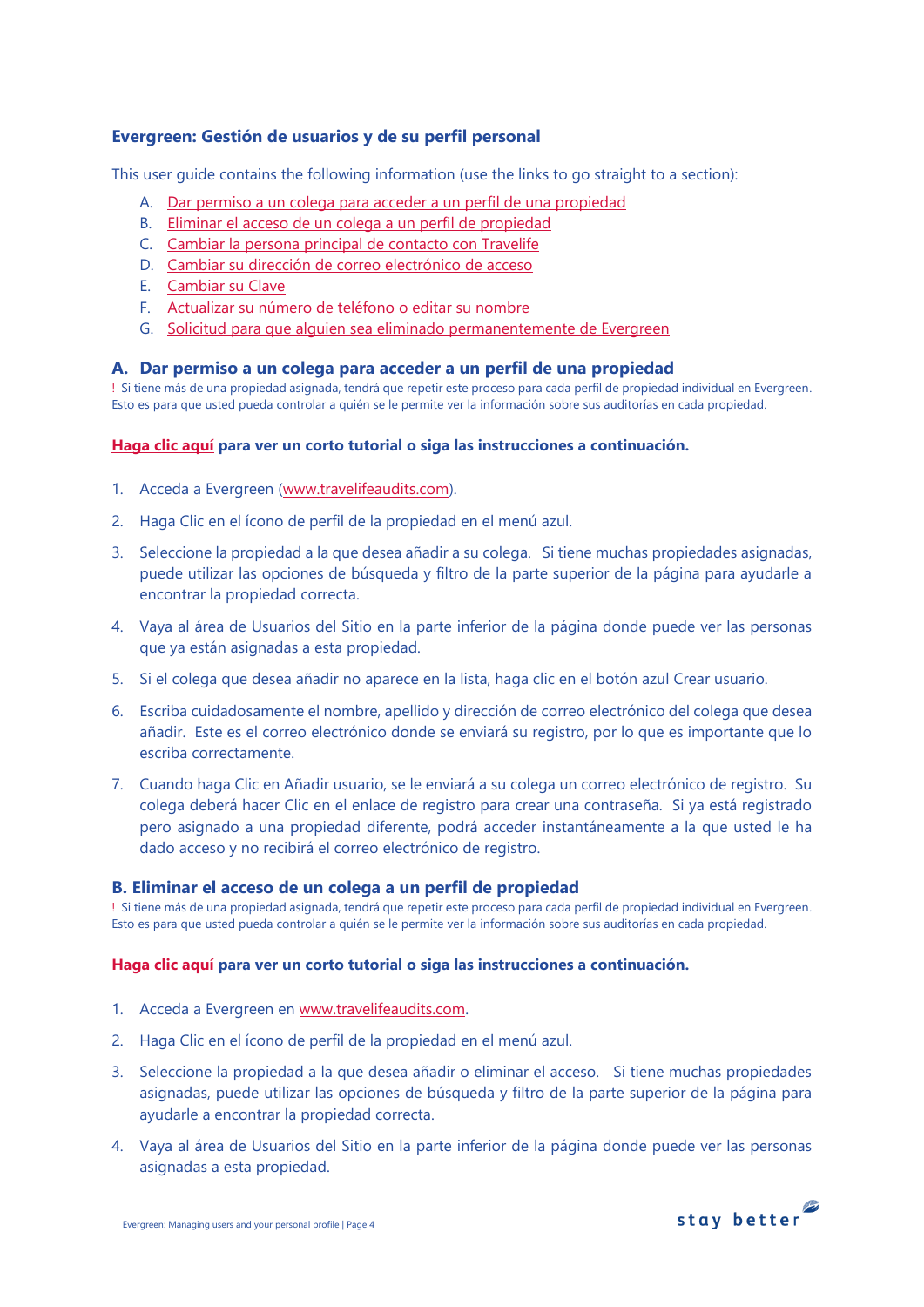- 5. Busque el colega que desea eliminar y haga clic en el botón azul que se encuentra bajo el encabezado "Añadir/Eliminar" para eliminarlo de este perfil de propiedad.
- 6. Cuando Ud. Haya terminado, haga Clic en el botón azul Guardar.
- 7. Si desea volver a añadir a su colega, siga las instrucciones descritas en Dar permiso a un colega para [acceder a un perfil de una propiedad.](#page-3-1)

# <span id="page-4-0"></span>**C. Cambiar la persona principal de contacto con Travelife**

! Si tiene más de una propiedad asignada, tendrá que repetir este proceso para cada perfil de propiedad individual en Evergreen. Esto es para que usted pueda controlar a quién se le permite ver la información sobre sus auditorías en cada propiedad.

### **[Haga clic aquí](https://youtu.be/qNL4ZKf3ie0) para ver un corto tutorial o siga las instrucciones a continuación.**

- 1. Acceda a Evergreen en [www.travelifeaudits.com.](http://www.travelifeaudits.com/)
- 2. Haga Clic en el ícono de perfil de la propiedad en el menú azul.
- 3. Seleccione la propiedad que desea editar. Si tiene muchas propiedades asignadas, puede utilizar las opciones de búsqueda y filtro de la parte superior de la página para ayudarle a encontrar la propiedad correcta.
- 4. Vaya al área de usuarios del sitio en la parte inferior de la página, donde puede ver las personas asignadas a esta propiedad y para identificar quién es actualmente el contacto principal de Travelife.
- 5. Para hacer que otra persona sea el contacto principal, haga Clic en el botón azul bajo el encabezado ''Usuario de contacto principal'' para activarlo. Sólo una persona puede ser el contacto principal, por lo que se desactivará para la otra persona.
- 6. Cuando Ud. Haya terminado, haga Clic en el botón azul Guardar.

### <span id="page-4-1"></span>**D. Cambiar su dirección de correo electrónico de acceso**

! Por razones de seguridad**, el personal de Travelife no puede cambiar su dirección de correo electrónico por usted**. Tendrá que completar los pasos que se indican a continuación. Si no puede cambiar su dirección de correo electrónico por sí mismo siguiendo las instrucciones que aparecen a continuación, envíe un correo electrónico a [info@travelife.org.](mailto:info@travelife.org) 

### **[Haga clic aquí](https://youtu.be/6riZ-5a2q2Q) para ver un corto tutorial o siga las instrucciones a continuación.**

- 1. Acceda a Evergreen en [www.travelifeaudits.com.](http://www.travelifeaudits.com/)
- 2. Haga clic en el icono Su perfil en el menú azul.
- 3. Seleccione el icono de correo electrónico en el menú blanco.
- 4. Escriba cuidadosamente la nueva dirección de correo electrónico en el campo Nuevo correo electrónico. A continuación, escríbala de nuevo en el campo Confirmar nuevo correo electrónico.
- 5. Haga clic en el botón azul Cambiar correo electrónico. Evergreen le enviará un correo electrónico automático pidiéndole que confirme el cambio. Por razones de seguridad, este se enviará al antiguo correo electrónico que estaba utilizando para iniciar sesión en Evergreen.
- 6. Haga clic en el enlace de confirmación del correo electrónico. Si tiene algún problema, envíe un correo electrónico a [info@travelife.org.](mailto:info@travelife.org)

### <span id="page-4-2"></span>**E. Cambiar su clave**

! Por razones de seguridad, **el personal de Travelife no puede cambiar su contraseña por usted.** Tendrá que completar los pasos siguientes usted mismo. Si no puede cambiar su contraseña usted mismo siguiendo las instrucciones que aparecen a continuación, envíe un correo electrónico a [info@travelife.org.](mailto:info@travelife.org)